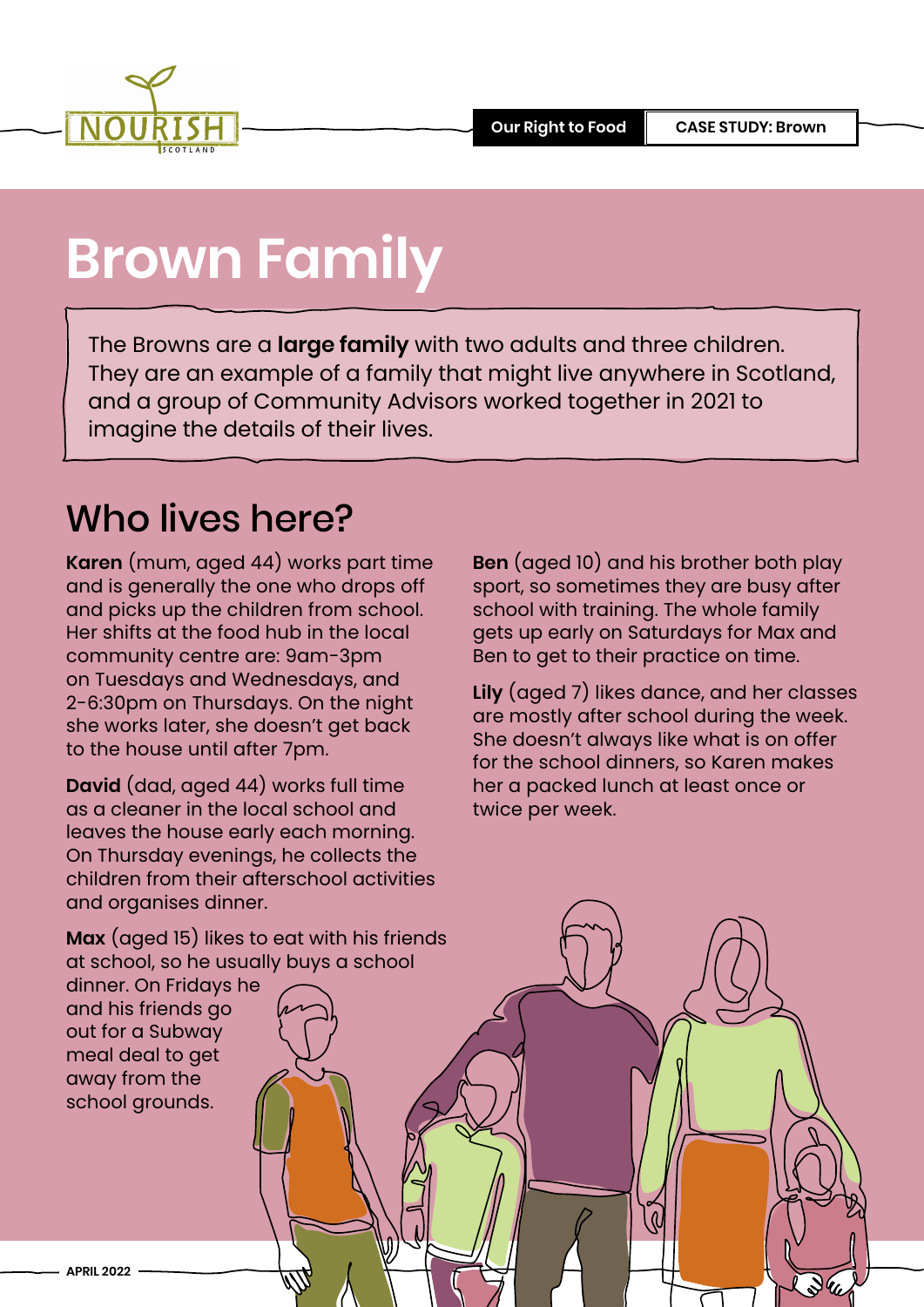### **Co-creating Our Families**

The **[Our Right to Food](https://www.nourishscotland.org/projects/our-right-to-food/)** project aims to understand what the right to food looks like for families living in Scotland, and how we'll know if we're making progress. We wanted to know what people in Scotland would choose as a healthy and enjoyable way to eat if incomes from wages and benefits were sufficient. We are doing this so that rights holders and decision makers can better identify how to make this accessible for all. The project is funded by the Joseph Rowntree Charitable Trust and delivered by Nourish Scotland.

In 2021, we worked with groups of Community Advisors to co-create four case study families living in two different household sizes:

- ◗ Large family: two adults with three children (aged 7, 10 and 15)
- ◗ Small family: single parent with two young children (aged 2 and 5)

**Community Advisors** were people with experience shopping for, preparing and eating in families in today's Scotland. They have diverse cultural, geographic and socioeconomic backgrounds, and they worked together to cocreate case study families that they believed most people in Scotland would recognise.



#### **Weekends** at the Browns



Community Advisors created the foundation for the family's shopping list by imagining, discussing and negotiating each part of the day and week for the family members. For example, this group decided that the Browns would be likely to have a slow cooker, which would make it easy for them to make Lentil Soup for lunch on Saturday even though the family would be rushing to get the children to their activities in the morning. On Sundays, they decided that the Browns would have a Roast Chicken Dinner with roast potatoes, gravy, Yorkshire pudding and a side of carrots and broccoli.

Together, we explored how families in these household sizes are likely to shop, prepare and eat food each week to establish a strong understanding of current cooking and eating patterns. This helped the groups think about what the families *would* eat if everyone was able to afford the food that keeps them healthy and well.

The shopping lists we developed together include the healthiest balance of foods that people with experience shopping for, preparing and eating in families could agree is a good fit for people's lives and would be enjoyed by most people in today's Scotland.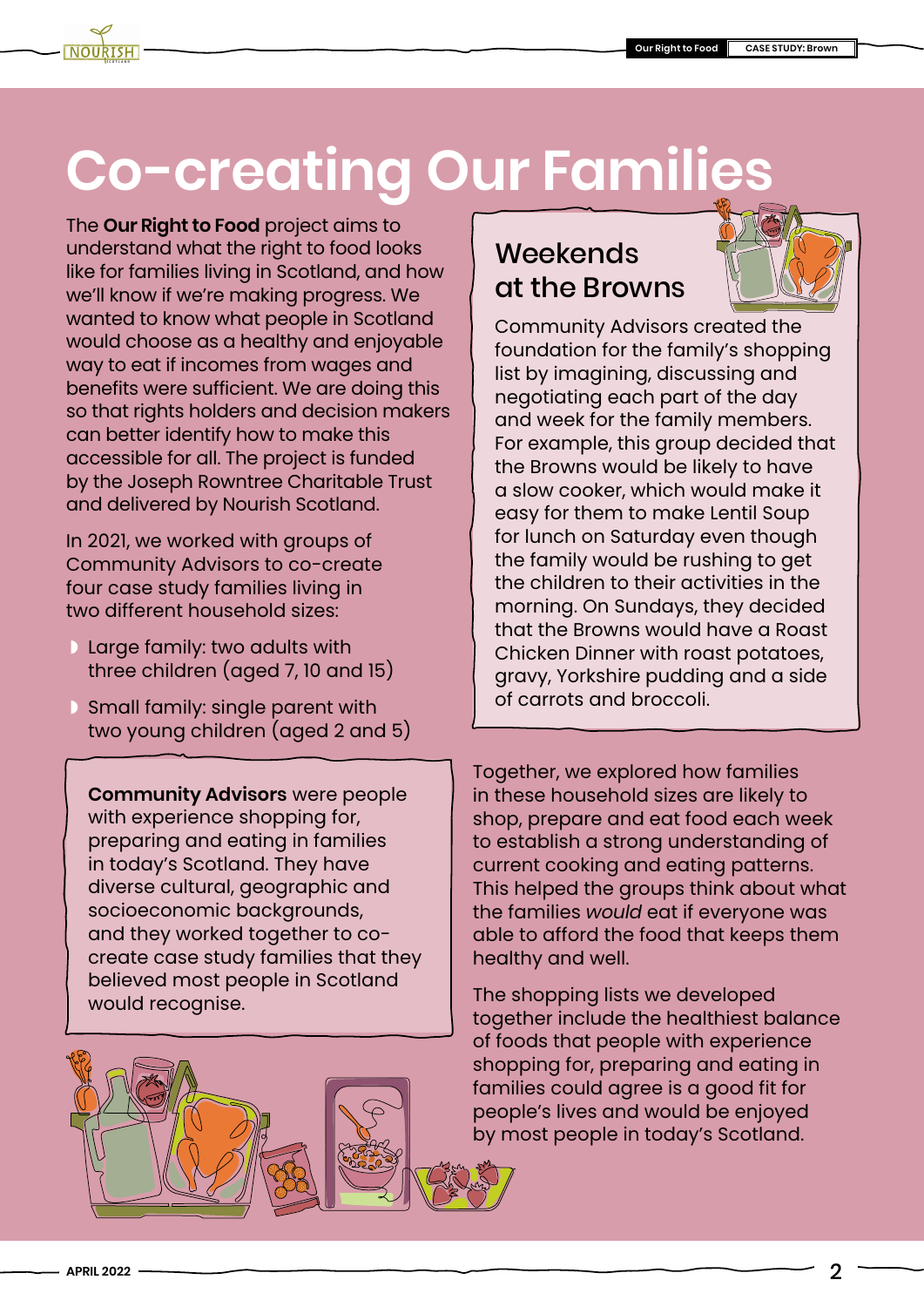### **Eating Patterns**

### Weekday lunches and snacks

**David** brings a packed lunch with him to work most days, with 2-3 additions like yoghurt, rice crackers or crisps. Usually he eats a ham, cheese and salad sandwich or tuna mayo wrap, but sometimes he'll bring leftovers of something like Lentil Soup or Chickpea Curry. Karen's packed lunches are very similar on days that she works at the community centre during the day. Both drink a cup of tea with milk at lunch and sometimes have biscuits instead of other sides.

**Ben** and **Lily** could get a school meal every day if they chose. Since they don't always like the meal that is on offer, the family has to buy enough packed lunch options for 2-3 lunches per child each week. They like ham and cheese sandwiches, and they'll usually take 2-3 other items like a piece of fruit (banana, orange, apple), small yoghurt, packet of rice crackers, mini cheddars or biscuits.

**Max** usually buys a hot meal at school, choosing the deli option or a hot sandwich with soup, salad and piece of fruit. On Fridays he goes to Subway for a meal deal with his friends.

*"…kids are quite hungry after school, I don't know, even when they've had their packed lunch or their (school dinner) – I don't know if it's just because they've ran about a lot, and maybe used all their energy or, but yeah, we often come home and eat, quite a lot of bread…"*



#### Afternoon snacks

It seems to Karen and David that no matter what the children have for lunch, they are always hungry when they arrive home from school. Most days they have lots of toast with spread and a glass of milk. Max also eats crisps, and on Fridays, Ben and Lily have some chocolate digestive biscuits.



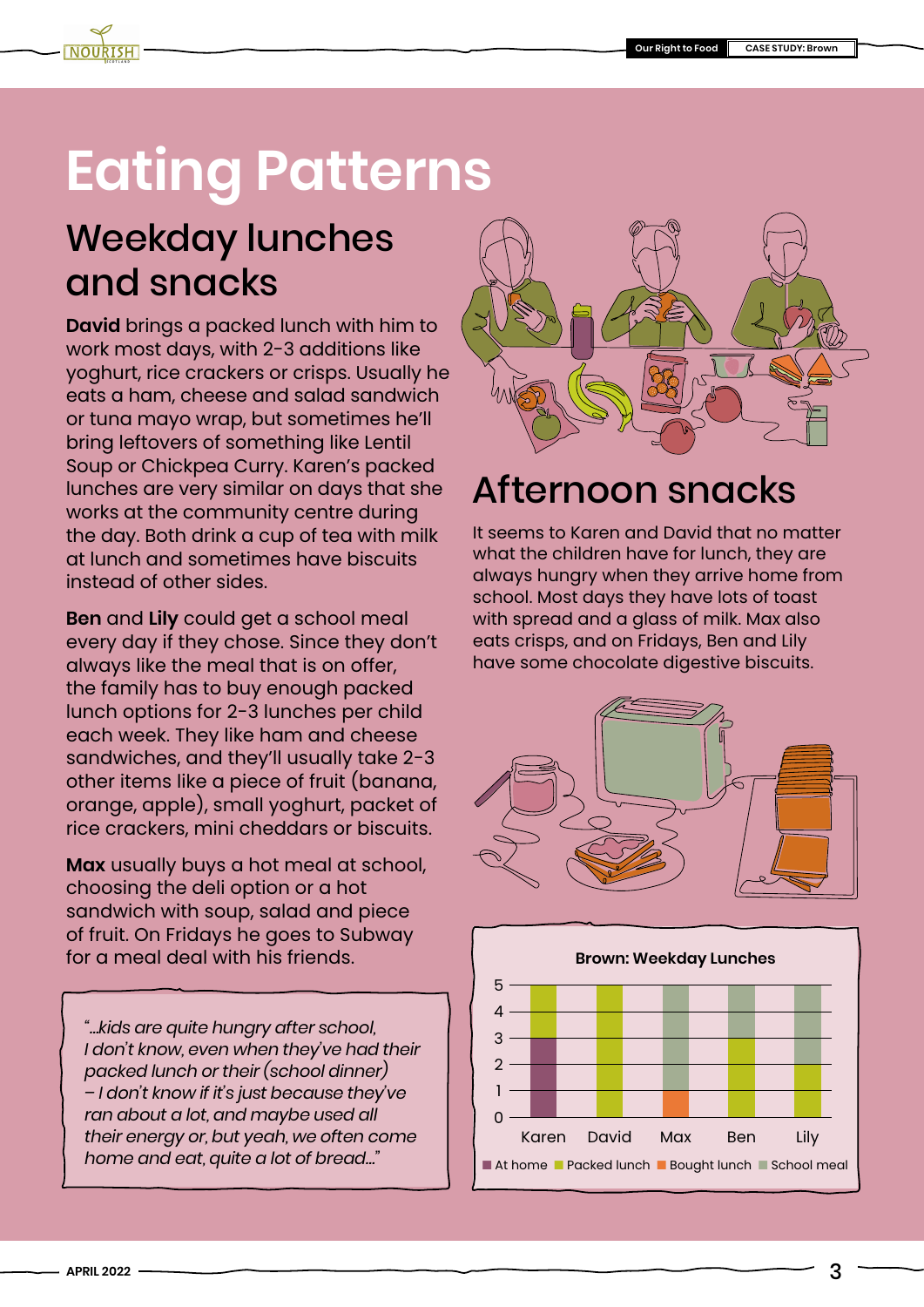## **Cooking Patterns**

### Dinner preparation

The Browns try to eat together every night, and they like to relax with pizza and a film on Friday night. Since not everyone likes the same thing, they usually have meals where each person can choose toppings or addons that they like, such as fajitas or burgers (choice of chicken or veggie) with different sauces and salads. On other nights, they try to make something that everyone will like, such as Spaghetti Bolognese, chicken pesto pasta and chickpea curry with rice.



- Scratch
	- **Assisted**
- Assembled ■ Takeaway
- Eaten out

| <b>Scratch</b>    | Spaghetti Bolognese and garlic bread (Monday)<br>Chickpea curry and rice (Wednesday)<br>Roast Chicken Dinner (Sunday) |
|-------------------|-----------------------------------------------------------------------------------------------------------------------|
| <b>Assisted</b>   | Chicken and Bean fajitas (Thursday)<br>Chicken pesto pasta (Wednesday)                                                |
| <b>Assembled</b>  | Chicken / veggie burgers, chips and coleslaw (Tuesday)                                                                |
| Convenience       | <b>None</b>                                                                                                           |
| <b>Takeaway</b>   | Domino's pizza (Friday)                                                                                               |
| <b>Eating out</b> | Rarely                                                                                                                |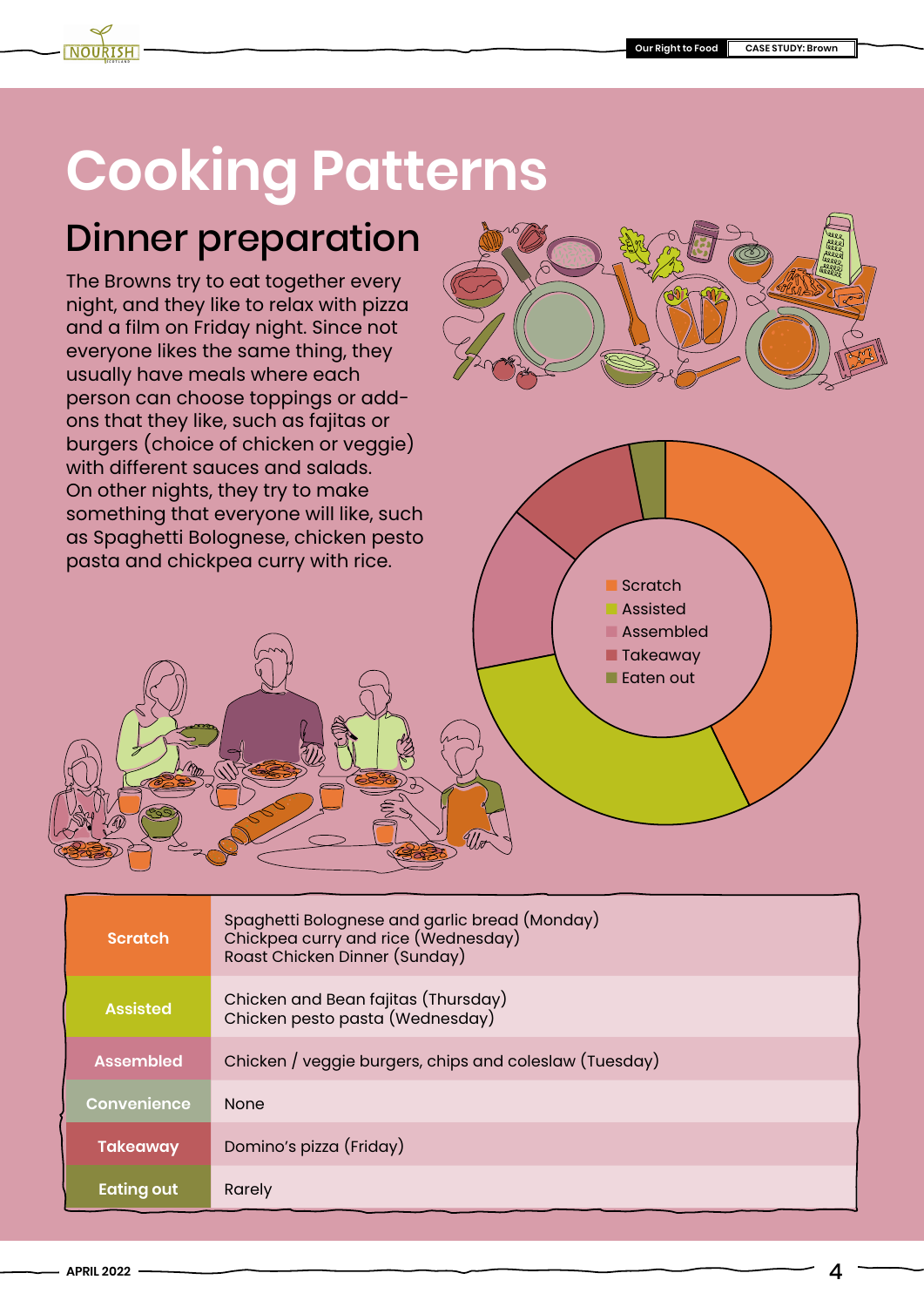# **Shopping List**

### What is included?

Each item on the family's shopping list comes from the discussions we had with groups of Community Advisors over a series of monthly meetings in 2021. Choices about what kind of foods, brands and amounts were all negotiated by the group members, with input from public health nutritionists and the project team. The lists are an example of a **relatable, recognisable shopping list** for a similar sized household in Scotland today.

### What are they for?

These shopping lists are not a tool for individuals. They are a tool to help decision-makers understand what people value, and what is needed to help improve the affordability of culturally valued food that meets our needs. Local and national governments can use this information to see how their actions are influencing people's ability to afford the food that keeps them healthy and well.

#### CLOSER LOOK: Pasta, Bread, Cereal, Rice and Potatoes

| <b>Description</b>                       | How many?      | How often do they buy this? |
|------------------------------------------|----------------|-----------------------------|
| Spaghetti Pasta (500g)                   |                | Weekly                      |
| Fusilli Pasta (500g)                     | 1              | Weekly                      |
| Garlic Baguette (205g)                   |                | Weekly                      |
| Maggi 2 Minute Noodles (70g)             | 1              | Weekly                      |
| Frozen Roast Potatoes (800g)             | 1              | Weekly                      |
| Potato Cakes (6 pack)                    | 1              | Weekly                      |
| Yorkshire Puddings (6 Pack, frozen 180g) |                | Weekly                      |
| 50/50 Bread Loaf (800g)                  | $5\phantom{.}$ | Almost weekly               |
| Tortilla Wraps (8 pack)                  | $\overline{2}$ | 3-4 times per month         |
| Porridge Sachets (10 pack)               | 1              | 3-4 times per month         |
| 50/50 Rolls (6 pack)                     | $\overline{2}$ | 3 times per month           |
| Rice Snaps Cereal (375g)                 | 1              | 3 times per month           |
| Frosted Flakes Cereal (500g)             | 1              | 2-3 times per month         |
| Burger Buns (4 pack)                     | $\overline{2}$ | 2-3 times per month         |
| Cream Crackers (200g)                    | $\overline{2}$ | 2-3 times per month         |
| Oven Cut Chips (1.5Kg)                   | 1              | 2 times per month           |
| Malt Wheats Cereal (750g)                | 1              | 1-2 times per month         |
| Potatoes (1.25Kg)                        | 1              | 1-2 times per month         |
| Long Grain Rice (IKg)                    | 1              | 1-2 times per month         |
| Fruit Nut Muesli (750g)                  | 1              | Monthly                     |